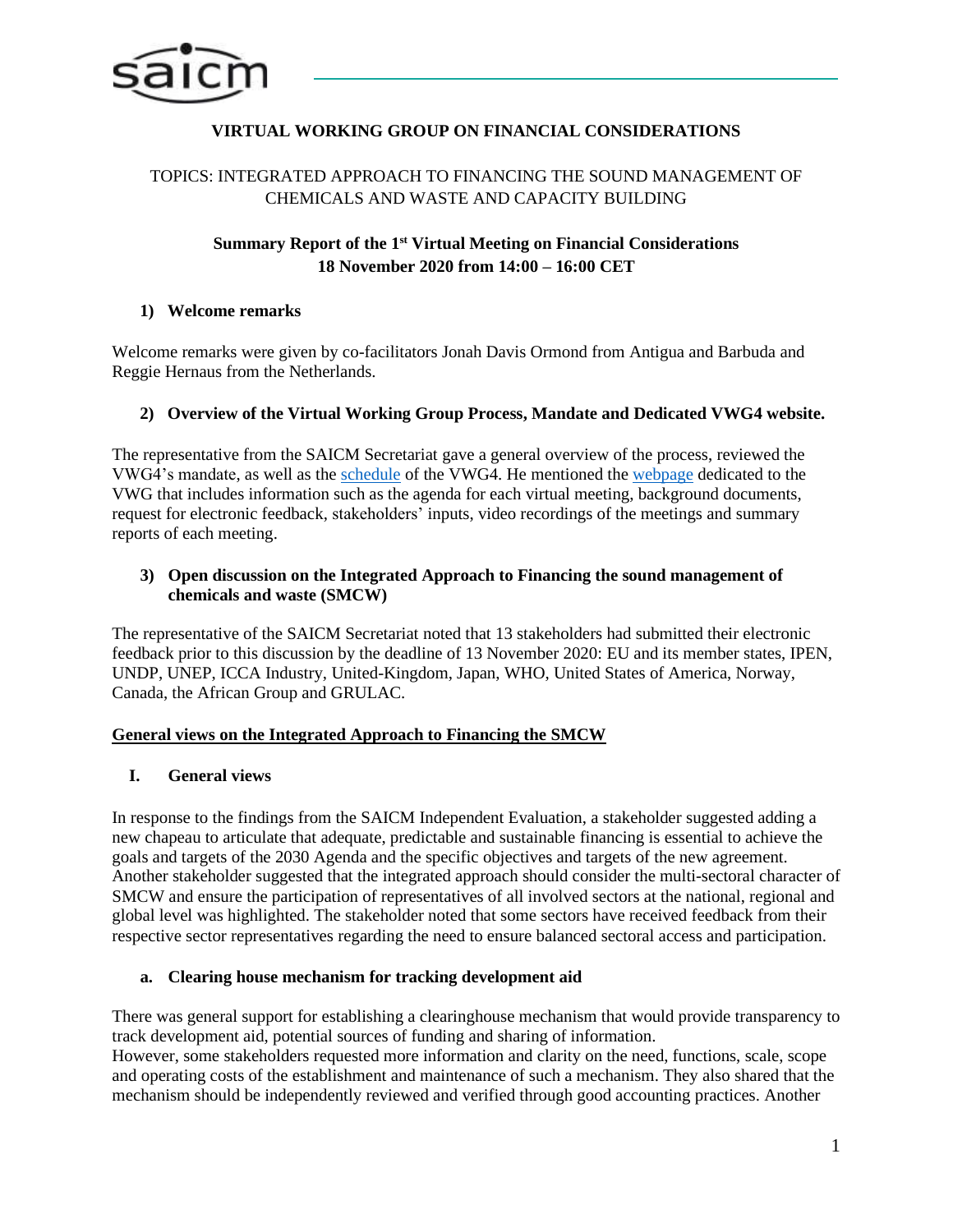stakeholder asked for a better reflection of the multisectoral nature through text improvements. A participant also suggested the possibility to place the text on the clearinghouse in the section of the functions of the Secretariat (under Section V Institutional arrangements, sub-section C Secretariat).

### **b. Arrangement, process or subsidiary structure for review**

On the establishment of the arrangement, process or subsidiary structure to keep SMCW under review there was broad range of views. It was considered that the timing of this proposal might be too early in the process, and as a first step to identify the need to establishing a new structure as well as the purpose, the areas of focus and the basis of the framework in line with Section VI E Subsidiary and ad hoc expert bodies. Learning from other processes such as the effectiveness evaluation of the IPCC or TEAP of the Montreal Protocol was mentioned. There was also a suggestion that the mechanism could perform a review function on financial and technical support that could either be placed in this section or under the governance section of the new instrument. In terms of the review mechanisms it was noted that different sources of funding have their own rules and procedures for their operations and their own review processes.

### **II. Mainstreaming**

There was general support on considering mainstreaming as a crucial activity to implement SMCW and to achieve the SDGs. It was noted that the benefits of SMCW to sustainable development and costs of action are much less than the costs associated with in-action and this should be the main driving force for governments to ensure that SMCW is mainstreamed into national budgeting processes and in national development plans as well as, in international programmes. It was noted that actions related to mainstreaming are diverse at different levels of government. One stakeholder suggested actions at the national level should draw upon existing text on the OPS such as setting-up of an inter-ministerial forum involving all stakeholders and sectors.

One stakeholder noted that the inter-ministerial forum to address mainstreaming could consider a multistakeholder approach to (i) establish environmental and social safeguards for chemical safety and circular economy in the different plans and programs; (ii) identify potential synergies through coordinated and joint implementation of plans and programs; (iii) consider the SMCW in the work of governing bodies of intergovernmental organizations – given the tools developed by UNEP, by governments and ministries that can help guiding developing countries notably, in setting up basic systems (will elaborate further on the private sector engagement); and (iv) consider the benefits of action in SMCW. The role of the private sector and finance sector was also highlighted to support mainstreaming and ensure the SMCW throughout the life cycle of chemicals including waste, starting with the design of chemicals and products and leading up to their use and the treatment of waste. The representative from industry noted that the most significant way to achieve mainstreaming is through the establishment of the fee based chemical management systems in each country.

A key element identified in the UNEP evaluation of the integrated approach was a recommendation to "*make a formal request to donors to make an overt signal that chemicals and waste are a fundable component of development plans*". This request could include an explicit mention or include some request *to enhance collaboration between international development cooperation agencies and authorities in charge of SMCW* to ensure to ensure that decisions in relation to development aid are aligned with the priorities identified in the new agreement and other chemicals agreements. The internalization of costs, the inclusion of these topics in national budgets, the distribution of these funds and the implementation of new and innovative financial strategies require time. International cooperation (for example North-South or South-South) and the institutional strengthening are all vital in order to achieve mainstreaming, so the other components of the integrated approach are crucial to achieve mainstreaming. One stakeholder suggested the development of methodological guidelines especially for developing countries, drawing on lessons learned and best practices from the private sector, OECD, and other fora. One donor stakeholder note that they are increasing financing for SMCW through bilateral and regional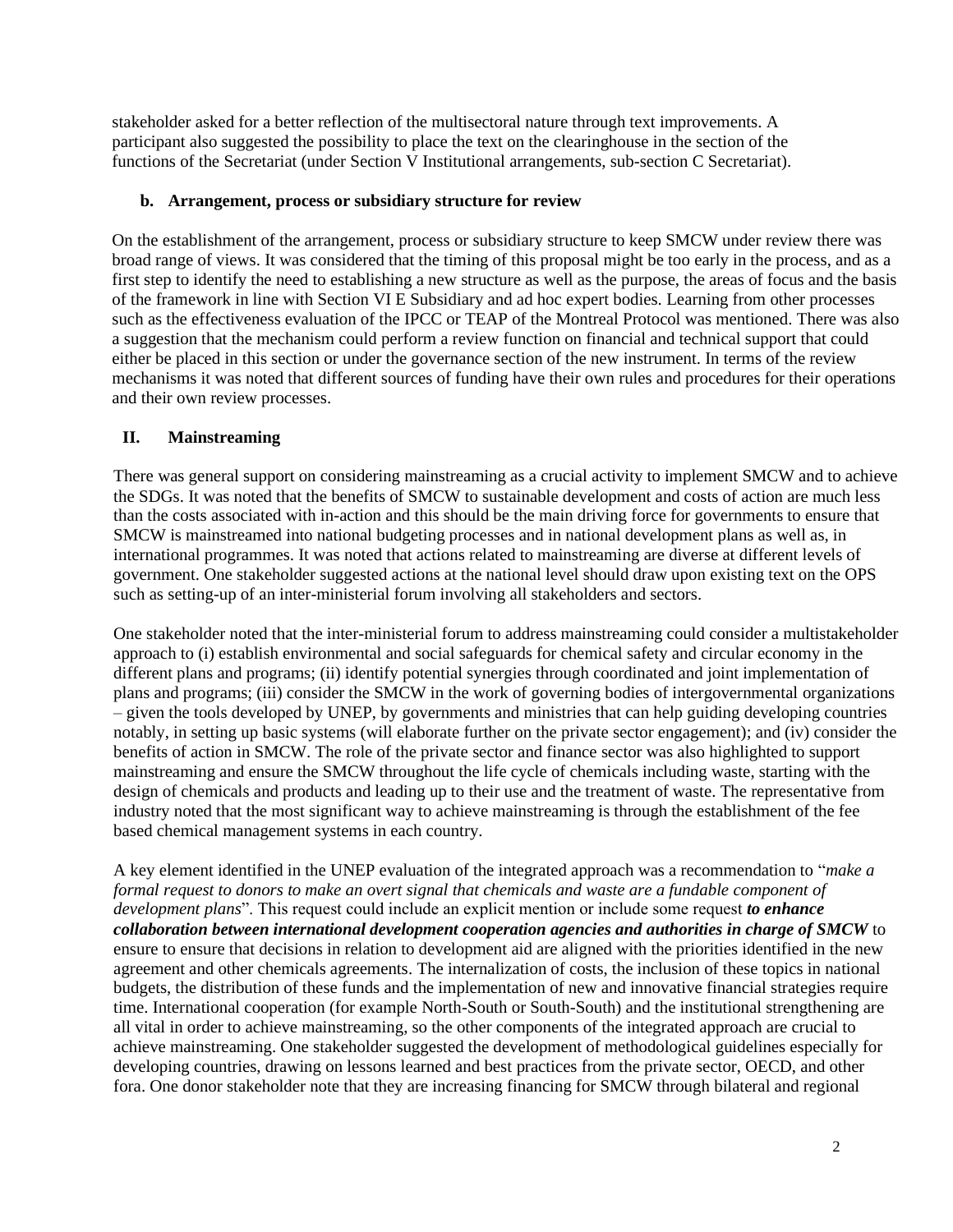development assistance, which signals its importance. Progress through mainstreaming can complement and even enhance the other aspects of the integrated approach.

# **III. Private sector involvement**

There was general agreement that private sector involvement is necessary for achieving the sound management of chemicals and waste. The stakeholders highlighted that industry contributions from all sectors have to be strengthened and that governments should encourage the private sector to assume greater responsibility and increase their contributions, through concrete mechanisms such as developing legislation on cost recovery, as well as implementing incentives and appropriate economic instruments for the industry to internalize external costs. In addition, the participants expressed the necessity to define responsibilities for chemical safety at production sites and in the supply chain, and to implement the principles of extended producer responsibility, the polluter pays principle, as well as to implement the GHS and the payment of fees and taxes for the private sector. Both voluntary actions by users of chemicals to replace hazardous chemicals with safer alternatives as well as, mandatory actions should be quantified and mapped to identify existing contributions and related actions.

However, some stakeholders raised concerns for standardising policies as would restrict the flexibility of the country in implementing these policies in accordance with their national circumstances, legislation and regulatory policies. This level of details would be better suited in a resource mobilization strategy. In addition, a portion of the participants asked for more clarity and further elaboration regarding paragraphs 11 and alt 11 notably on what is called upon on developing the guidance or on who we are targeting with "financial sector" or "investors".

A detailed proposal by ICCA was made for a capacity-building clear house mechanism. The stakeholder noted that many capacity-building efforts are already being undertaken by various stakeholders, but they lack coordination and a common place to meet and to be visible. This mechanism will serve as a common marketplace to bring together these initiatives, for mapping existing capacity-building efforts and to help track progress and generate additional funding. The detailed proposal can be found on the [SAICM website.](http://www.saicm.org/Beyond2020/IntersessionalProcess/VirtualWorkingGroups/tabid/8563/language/en-US/Default.aspx) As participants saw merit in having an in-depth discussion on ICCA's proposal, the co-facilitators suggested the establishment of a small working group with interested participants, organized in close cooperation with the SAICM Secretariat, to discuss the proposal of a capacity-building clearing house mechanism led by ICCA and to timely report back to the VWG on the outcomes of the work of the group.

# **IV. Dedicated external financing**

# **a. GEF**

The GEF and UNEP Special Programme provide direct support to SAICM, but it is important to also keep in mind that overall the SMCW agenda is supported by others financial mechanisms of the MEAs including the Montreal Protocol's Multilateral Fund, Minamata Specific International Programme and trust funds of various conventions and protocols. There is also a need to explore synergies with a number of other areas such as circular economy , climate change, biodiversity and the green recovery to Covid-19 that require significant financing that either has been or will be dedicated to them for which chemicals and waste plays an important role. It was noted that the GEF and the Special Programme have specific governing bodies that take decisions and it will be important that ICCM5 provides clear guidance to these two funding mechanisms on what SAICM or the new framework is expecting from them and the priority actions to be funded.

There was agreement that ICCM5 could communicate to the GEF on its needs to support the implementation of the beyond 2020 ahead of the GEF8 replenishment, especially focusing on elements which contribute to global benefits. Options would be to highlight the need to operationalize the Overall Orientation Guidance elements, as well as the strategic objectives and targets currently under discussion. It was noted that the current chemicals and waste focal area includes funding for the chemicals and waste conventions (Stockholm and Minamata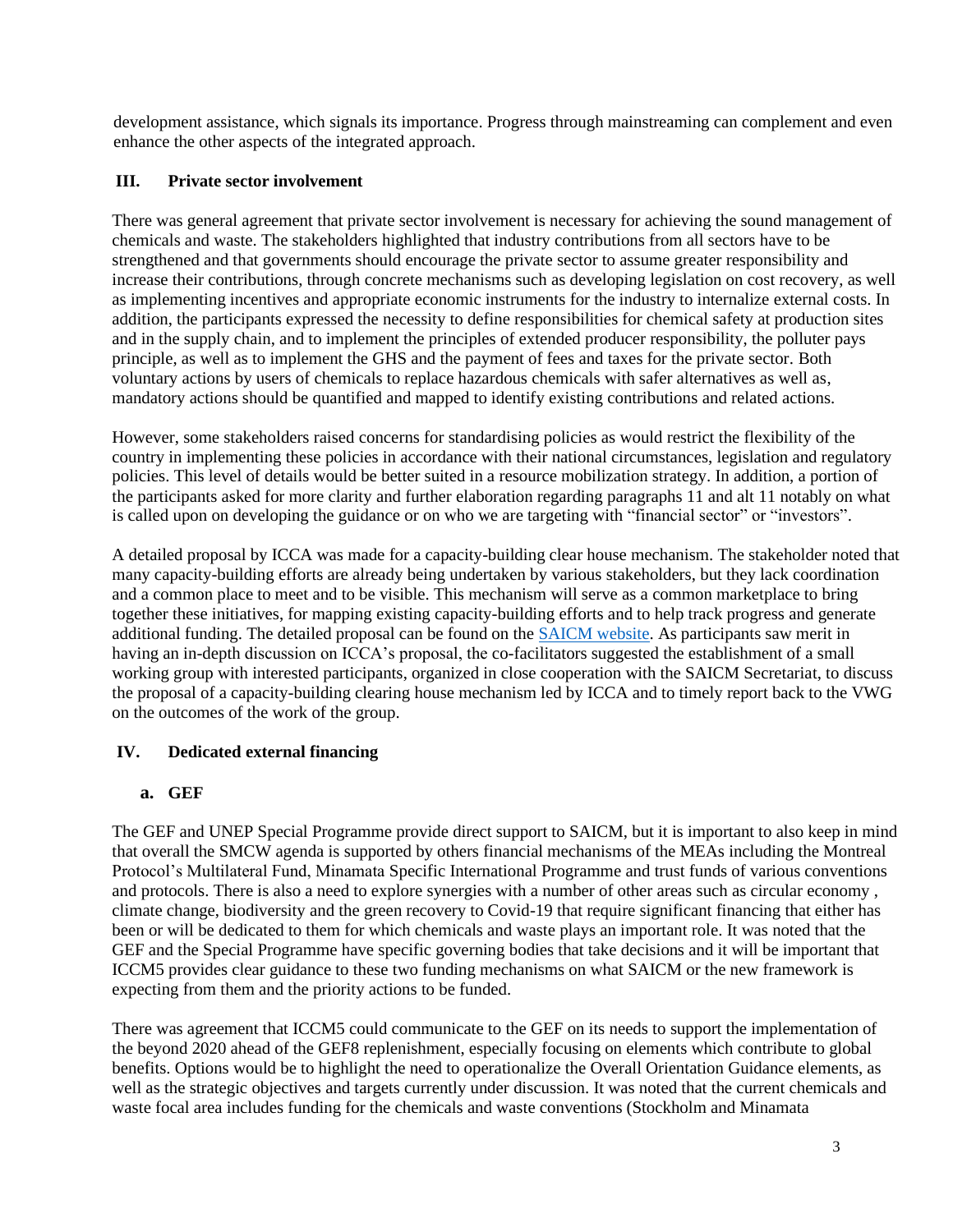Conventions) and the Montreal Protocol. There should be a call to increase the portion of GEF funding available for SAICM implementation.

There are also a number of priorities areas for GEF8 funding that should build on established areas of international concern such as lead in paint, highly hazardous pesticides, single-use plastic, hazardous waste imports and the export of banned substances.

### **b. Special Programme and other multilateral, regional and bilateral programmes**

There was overall support from the participants to extend the duration of the Special Programme. Many participants also showed their interest in exploring resource mobilization strategies to raise different types of external financing and ways to increase the multi-stakeholder and multi-sectoral access to funding. One stakeholder provided their views on concrete actions to support the implementation of the Beyond 2020 framework, including (i) mapping of guidance through the development assistance and programmes' landscape based on document IP.3/8 prepared by UNEP ; (ii) regular exchange with relevant programs and funds to mainstream and better incorporate SMCW activities; (iii) implementation of the proposals made with regard to mainstreaming (listed above); the prolongation of the Special Programme as well as, promoting synergies with funding in other sectors, for example climate change.

A number of participants supported the creation of a new International Fund but some stakeholders noted that the effective operation of the Special Programme, which can receive financial contributions from governments and non-government actors should be given the priority rather than creating a new financial mechanism which will require additional costs for its management.

Regarding the Special Programme, on stakeholder pointed out two elements limiting its impact and would like to send a signal to the upcoming UNEA. The first suggestion would be to allow all SAICM stakeholders to have access to the fund to notably *"propose a solution to address civil society financing*". Indeed, the current draft focusing mainly on financing the Secretariat and the Beyond 2020 instrument and leave a gap on financial resources needed for stakeholders to implement the actual instrument (cf. UNEP written proposal). The second suggestion is to broaden the scope of activities currently concerning only those falling outside of the GEF mandate which is confining funding and undermining synergies. The duration of the Special Programme should also be addressed. Another comment made was that the GEF and the Special Programme should be invited to attend and participate in the evaluation processes.

# **4) Open discussion on Capacity Building**

The stakeholders all agreed that capacity building requires information exchange and resources and suggested some proposals of actions and mechanisms for capacity building. One stakeholder suggested the establishment of internationally recognized tiers of achievement as a way to incentivize more robust implementation of core chemicals management by countries to make further advancements in their efforts and their ability to manage chemicals and to implement SAICM. Another proposal is to increase the coordination at the national level and to use the existing Montreal Protocol units that could be broadened to include and address chemicals and waste issues, so they can coordinate multi-disciplinary national operations for the implementation of SAICM, and the Basel, Rotterdam, Stockholm, and Minamata Conventions. A stakeholder noted that in this context, the work done by the IOCM organizations since 2006 in providing capacity building actions through various programmes and guidance materials, as well as the EU and its member states programmes to support countries in capacity building could be communicated and used as references. The detailed content of these proposals can be found in the stakeholders' inputs section on the [SAICM website.](http://www.saicm.org/Beyond2020/IntersessionalProcess/VirtualWorkingGroups/tabid/8563/language/en-US/Default.aspx)